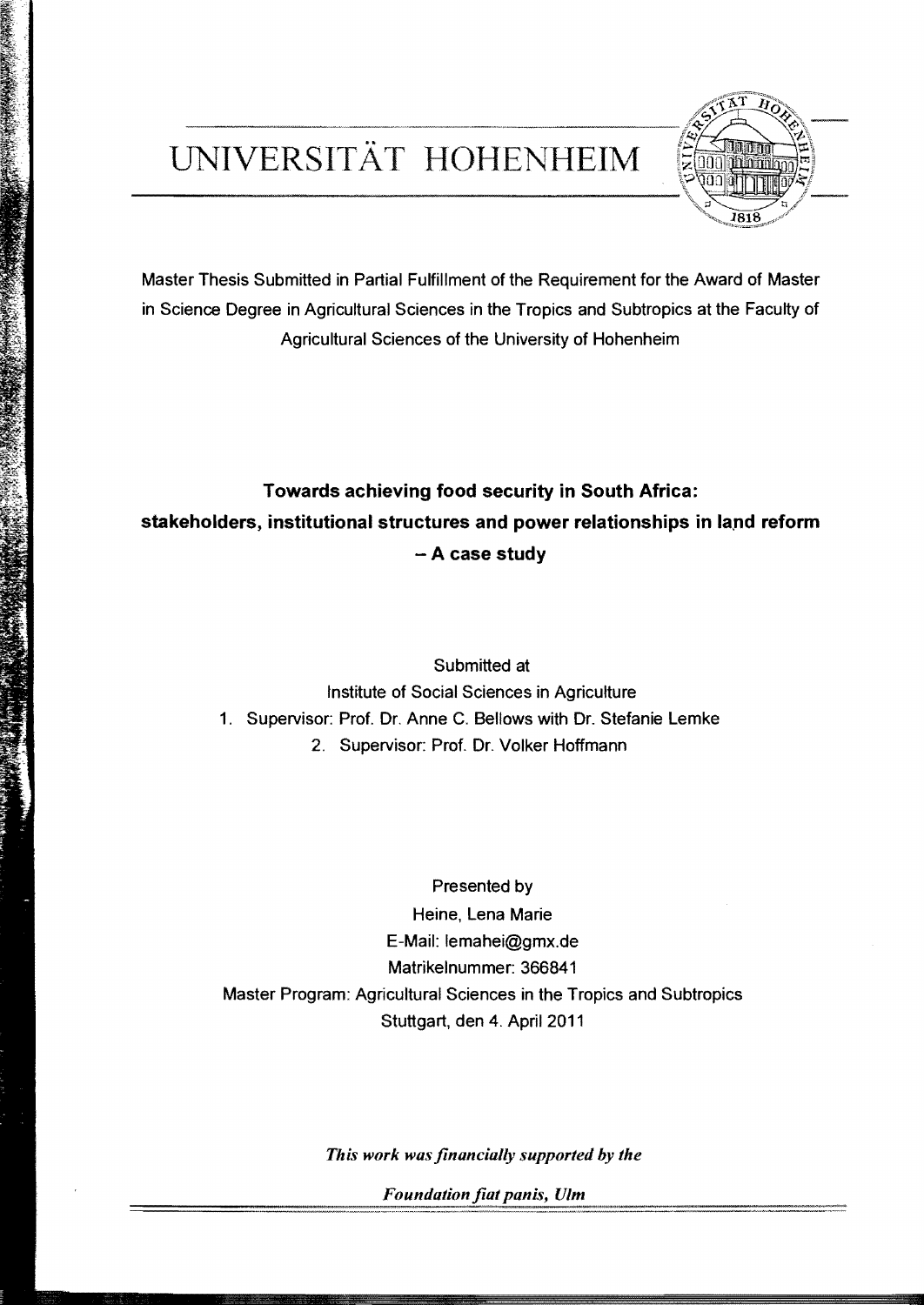## **7 Summary**

This study is part of the larger research project "Food security and right to food in the context of land and agrarian reform in South Africa" by Dr. Stefanie Lemke, at the Institute Gender and Nutrition and the Research Centre Gender and Nutrition (KGE), University of Hohenheim. The larger research project explores the impact of land and agrarian reform on food and nutrition security, in particular the impact on local sustainable food systems and marginalised groups.

In particular in South Africa, land reform is regarded as having the potential to contribute to food security and livelihoods, especially among previously disadvantaged groups. To date, a growing body of literature on land reform exists and it can be concluded that the land reform program in South Africa has failed to improve the livelihoods of the majority of poor people in the rural areas.

The presented study focuses on beneficiaries of restitution projects within South Africa's land reform program and their livelihood strategies as weil as interactions with other stakeholders. Special emphasis is being laid on demand for land, power relationships and support and empowerment in order to increase the bargaining position of the beneficiaries.

The study refers to the Sustainable Livelihoods Framework and applies qualitative methodology, namely participatory action research, qualitative interviews, and observations. The Sustainable Livelihoods Framework helps analyzing sustainable livelihoods by acting as a simple checklist of issues to explore what the livelihood resources, institutional processes and livelihood strategies are, which are important in enabling or constraining the achievement of sustainable livelihoods for different groups of people.

The field study took place in Limpopo province, Makhado municipality, bordering the former Venda homeland, and studied four case studies from March to August 2010. Data collection was carried out in collaboration with Nkuzi Development Association. Nkuzi is aland sector NGO involved in policy engagements, capacity enhancement and agrarian transformation. Nkuzi aims at supporting rural poor to access land, and achieving restorative justice for land lost during apartheid, security of tenure and sustainable growth for land reform beneficiaries.

Food security is one of the primary determinants of the well-being of people directly affected by land reform. It is widely accepted that improved access to land has positive effects on food security. Agricultural production can provide livelihood strategies and a path out of poverty. However, particular in areas of former homelands issues around severe land scarcity and land-related conflicts are especially pregnant.